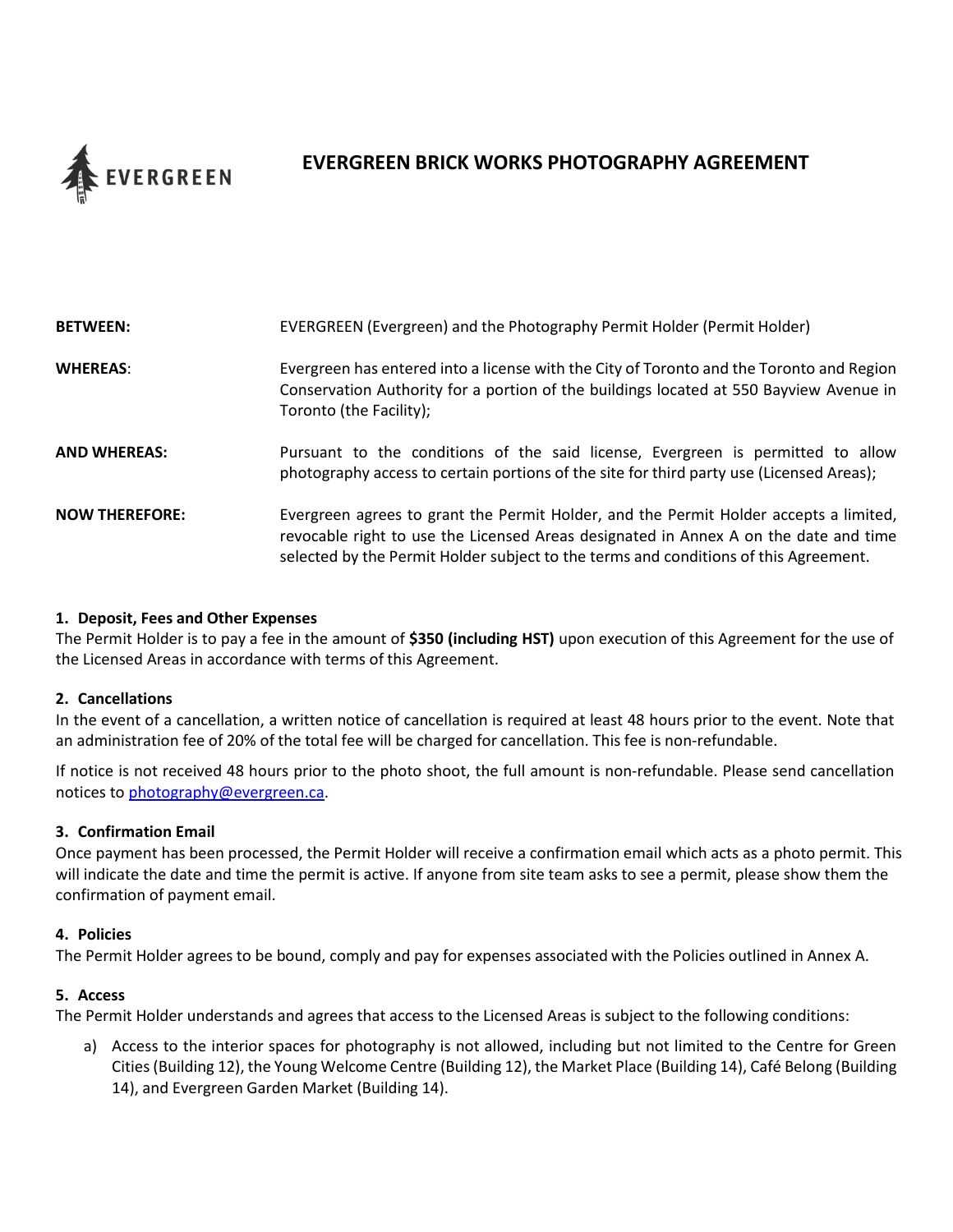- b) Access to the Children's Garden (adjacent to the Centre for Green Cities) for photography is strictly prohibited at any time.
- c) This Agreement only pertains to the **outdoor** portion of the Facility and includes access to the Pavilions, pending availability.

Please note that this Agreement **does not include the access to the Don Valley Brick Works Park** (park located north of the Facility). Don Valley Brick Works Park is owned and managed by the City of Toronto. Filming and Photography permits are not granted and these activities are not allowed in the park at any time due to the sensitivity of the habitat. Thank you for your cooperation.

### **6. No Warranty**

The licensed areas is provided to the Permit Holder for use in an "AS IS" and "WHERE IS" condition and without warranty as to the suitability of the Licensed Areas for the Permit Holders intended use.

The Permit Holder shall be responsible for the repair and / or replacement of any facet of the licensed areas to the extent that such repair or replacement is the result of the Permit Holder use of the premises or its negligence,misconduct, misuse, abuse, or breach of the terms and conditions of this Agreement. The Permit Holder shall deliver the licensed areas to Evergreen in as good condition as when they began their photography permit, ordinary wear and tear expected.

### **7. Use of Name and Logo**

The Permit Holder agrees that it shall not use the name or logos of Evergreen, the City of Toronto, or the Toronto and Region Conservation Authority in any manner whatsoever, including on web sites or promotional materials, without the express written consent of those parties.

The Permit Holder agrees that the Facility shall, in all communications about the photography permit, be referred to as "Evergreen Brick Works".

#### **8. Flood Risk**

The Permit Holder understands that Evergreen Brick Works is operated by Evergreen, a national registered charity, under the terms of a lease agreement with the City of Toronto ("the City") and the Toronto and Region Conservation Authority ("TRCA").

The Permit Holder understands and agrees that Evergreen Brick Works is located within a flood plain and that there has been and will continue to be a likelihood of both nuisance and actual flooding on the premise. The Permit Holder acknowledges that Evergreen may require the site to be evacuated without advance notice based on flood warning indicators.

The Permit Holder acknowledges that any damage or cost occasioned by such evacuations and/or flood events to the Permit Holder and equipment, installations, systems, facilities and all other goods and work from time to time is the responsibility and sole risk of the Permit Holder, who shall have no recourse against Evergreen, TRCA or the City in any such events.

## **9. Indemnification**

The Permit Holder agrees that it shall indemnify, defend and hold harmless Evergreen, the City of Toronto and the Toronto and Region Conservation Authority and their employees, officers, and directors, from and against any and all damage, loss, claims, suits, demands, actions, fines, damages, liabilities, cost and expenses (including, without limitation,reasonable attorneys' fees) arising out of or in connection with:

a) Damage to property or injury to persons (including death) that arise out of the Permit Holder's use of the licensed areas, including any acts or omissions of the Permit Holder, its agents, contractors, employees, invitees,servants or subcontractors;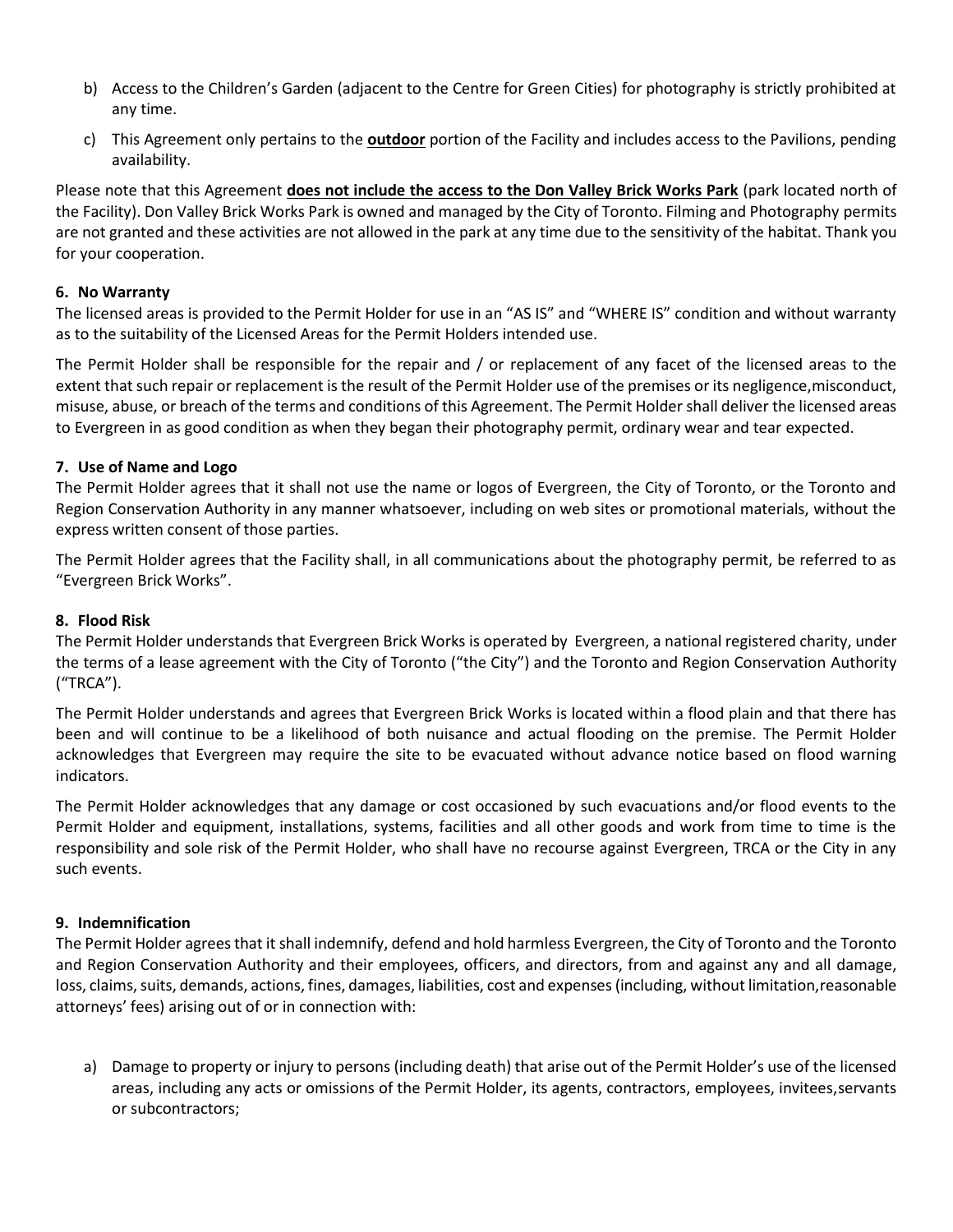b) Damage to property or injury to persons (including death) or loss of use of the licensed areas which arise out of the evacuation of the licensed areas due to flood risk or flooding other than Evergreen's obligation to provide a comparable booking at the next best available date for which rental fees will not be required.

The Permit Holder shall provide Evergreen notice as soon as reasonably practicable, of any injury or damage to persons or property in, to or around the licensed areas of which it is aware.

#### **10. Rights of Entry, Eviction and Termination**

Evergreen and those persons authorized by it, shall have the right to enter the licensed areas including at any time for any reasonable purpose, including at any time in the event of an emergency involving actual, threatened or possible injury to property or persons in or around the licensed areas.

Violations of any of the terms of this Agreement are grounds for immediate termination of this Agreement and eviction of the Permit Holder by or on behalf of Evergreen, acting reasonably.

The Permit Holder may terminate this Agreement upon providing at least 48 hours written notice to Evergreen.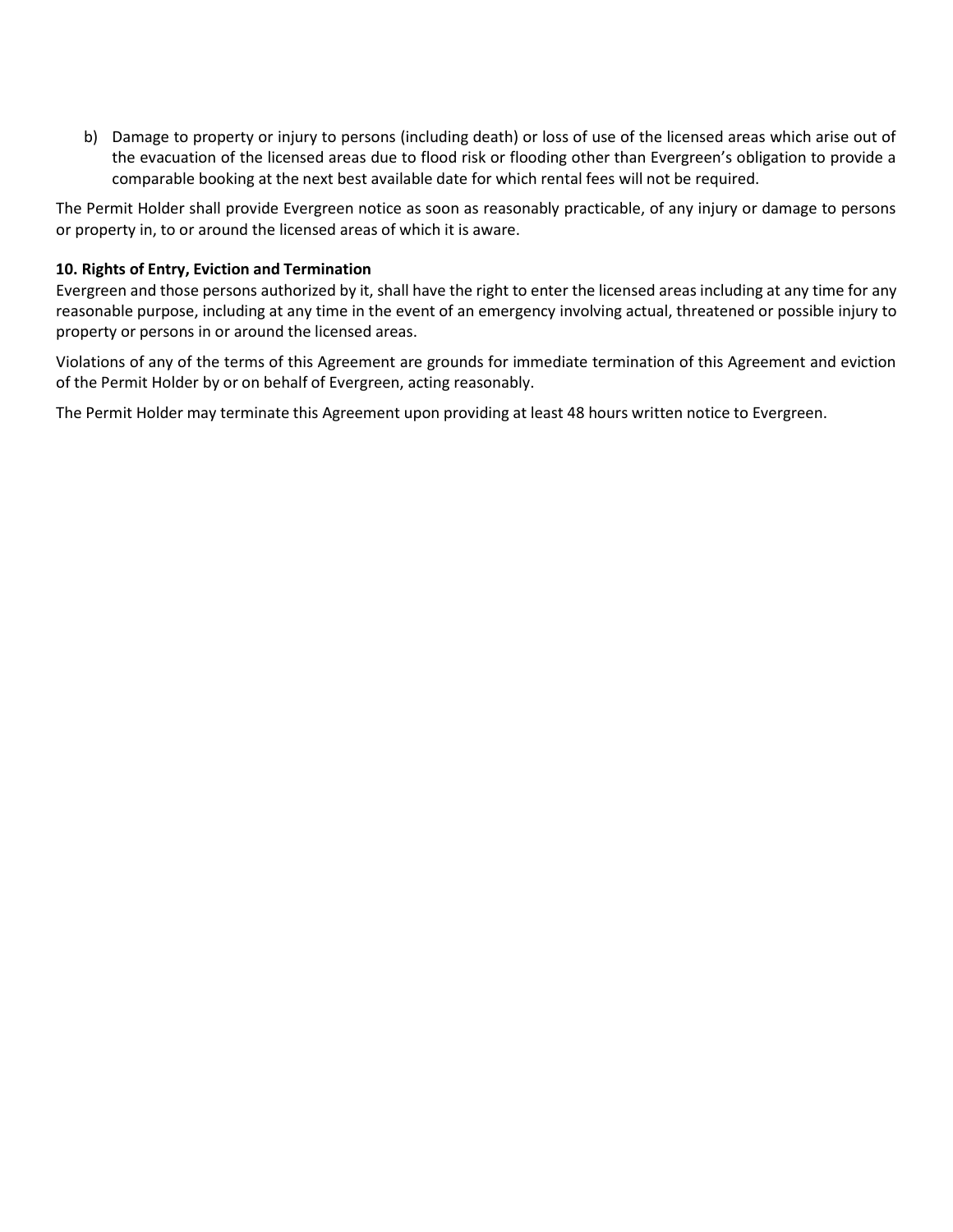# **Annex A: Policies**

The Permit Holder acknowledges and agrees to comply with the following policies and obtain any necessary approval upon purchase of the photography permit.

#### **Alcohol and Smoking**

Alcohol is strictly prohibited onsite. All forms of smoking are prohibited inside any of the buildings at Evergreen Brick Works, including the Kiln Building, and the area within a 9 meter radius surrounding any building entrance or exit.

#### **Infrastructure and Access**

Climbing on the kilns, adjoining walls or site infrastructure; or accessing areas that are clearly barred or out of bounds is not permitted. This is a safety requirement for both visitors and the fragile areas of the site.

#### **Structures, Décor and Signs**

Please note that Evergreen does not allow anyone to install any temporary or permanent structure or to post, nail, tape, or tack anything to any of the walls. Evergreen Brick Works has imposed restrictions on signage. If required, the Permit Holder must obtain the necessary approvals from Evergreen.

#### **Parking**

Evergreen has over 350 parking spots available. Please note that the photo permit fee **does not include** the parking fees and these must be paid separately.

Evergreen has a No Idling Policy, please ensure all vehicles are turned off after coming to a complete stop and not turned back on until departure.

Vehicles may drop clients off in the central parking lot and must then **immediately vacate** that parking lot in favor of the East or West Lots onsite. Under no circumstances will the vehicles remain in the Central Lot and action on behalf of Evergreen Brick Works will be taken against them if this is occurring including verbal requests and ticketing.

#### **Waste Management**

Evergreen has a Two-Stream Waste Management System. You will find at your disposition on site two type of bins. The green bin is for food and wet waste and the blue bin is for mixed recyclables (everything that is not food or wet). You are expected to place all garbage in those bins and to not leave any garbage on the floor, tables, etc.

#### **Cleaning**

The Permit Holder is expected to leave the licensed areas in the same condition in which it was found at the time of arrival. Any damages or additional cleaning charges will be charged to the Permit Holder.

#### **Noise**

Evergreen Brick Works is a mixed use facility with many different types of activities, so it can be difficult to control noise penetration between spaces. While we try to plan for avoidance of sound conflicts, it is not possible to guarantee quiet.

Please note that activities with amplified sound and sound checks are not permitted.

#### **Washroom and Water Access**

Due to the evolving situation around Covid-19. Washroom and water fountain access are not guaranteed to be available. For the most up to date information on what is open on site please review our website <https://www.evergreen.ca/evergreen-brick-works/covid-19-preparedness/>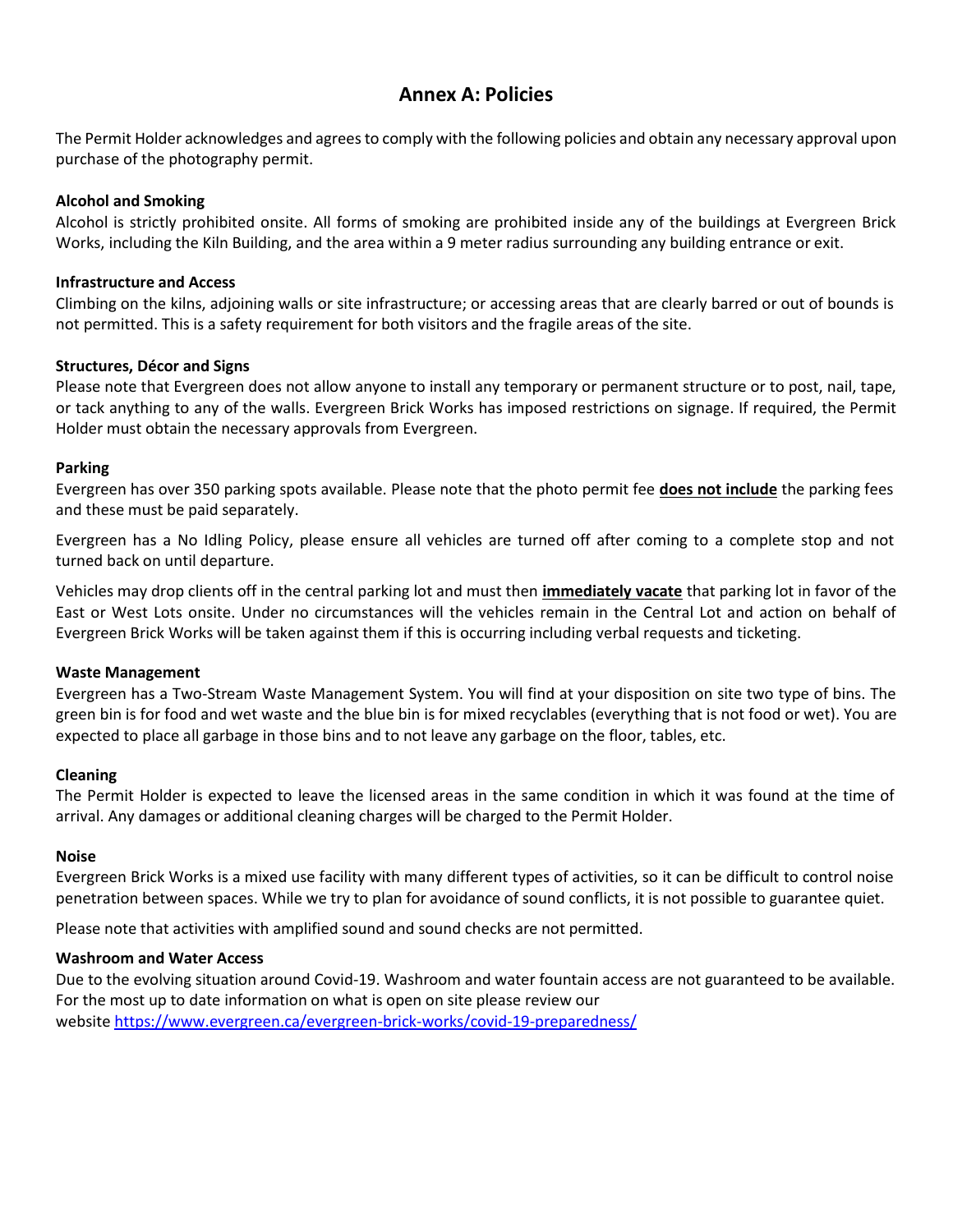## **Electrical Access**

Access to electrical outlets is not available.

## **Pyrotechnics**

Please note that pyrotechnics of any kind are prohibited.